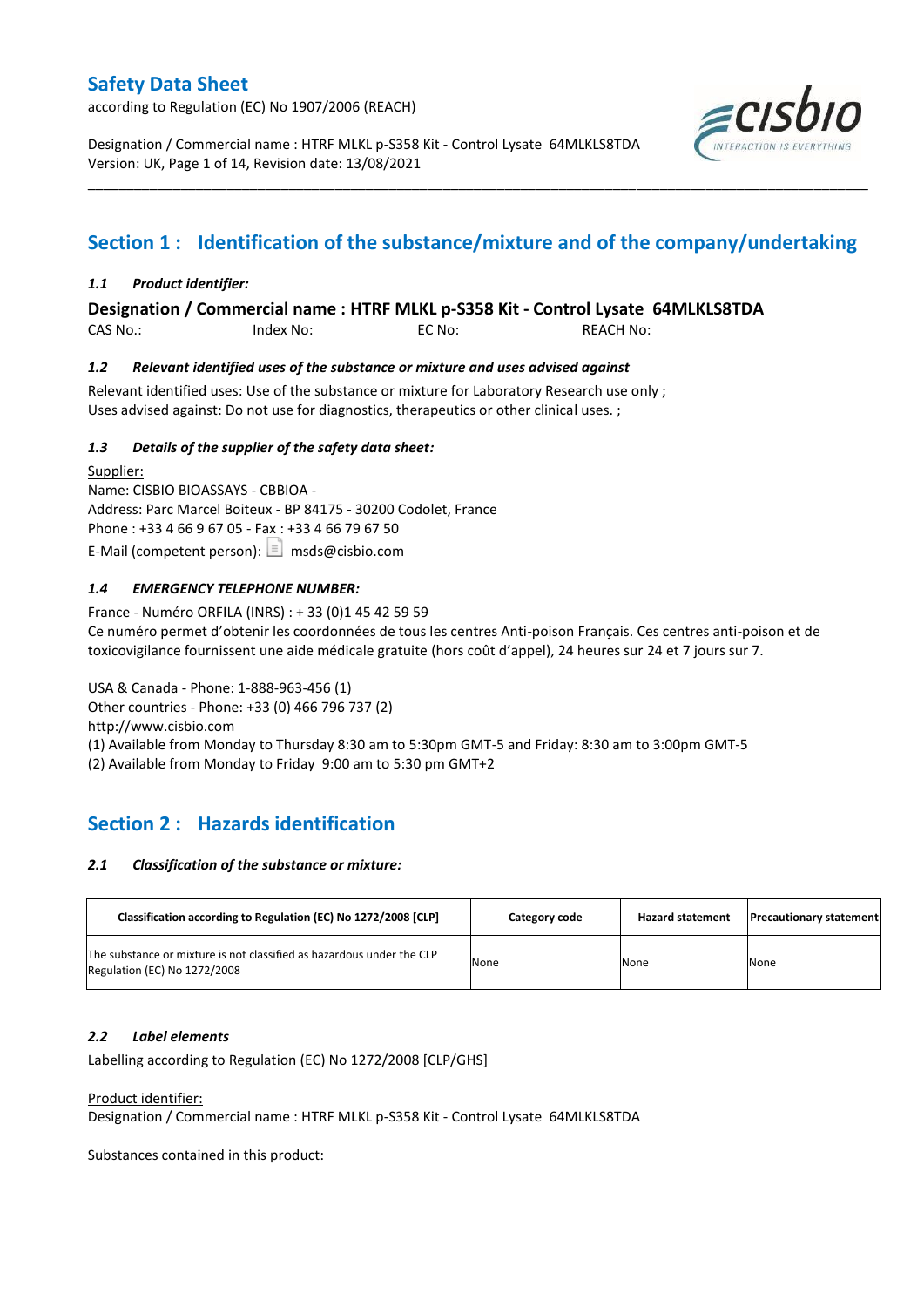according to Regulation (EC) No 1907/2006 (REACH)

Designation / Commercial name : HTRF MLKL p-S358 Kit - Control Lysate 64MLKLS8TDA Version: UK, Page 2 of 14, Revision date: 13/08/2021



Hazard pictograms

Signal word:

Hazard and precautionary statements:

#### *2.3 Other hazards*

The mixture contains substances classified as 'Substances of Very High Concern' (SVHC) published by the European CHemicals Agency (ECHA) under article 57 of REACH at levels of 0.1% or higher. This substance or mixture contains no components considered to be either persistent, bioaccumulative and toxic (PBT), or very persistent and very bioaccumulative (vPvB) at levels of 0.1% or higher ; Adverse human health effects and symptoms:

\_\_\_\_\_\_\_\_\_\_\_\_\_\_\_\_\_\_\_\_\_\_\_\_\_\_\_\_\_\_\_\_\_\_\_\_\_\_\_\_\_\_\_\_\_\_\_\_\_\_\_\_\_\_\_\_\_\_\_\_\_\_\_\_\_\_\_\_\_\_\_\_\_\_\_\_\_\_\_\_\_\_\_\_\_\_\_\_\_\_\_\_\_\_\_\_\_\_\_\_\_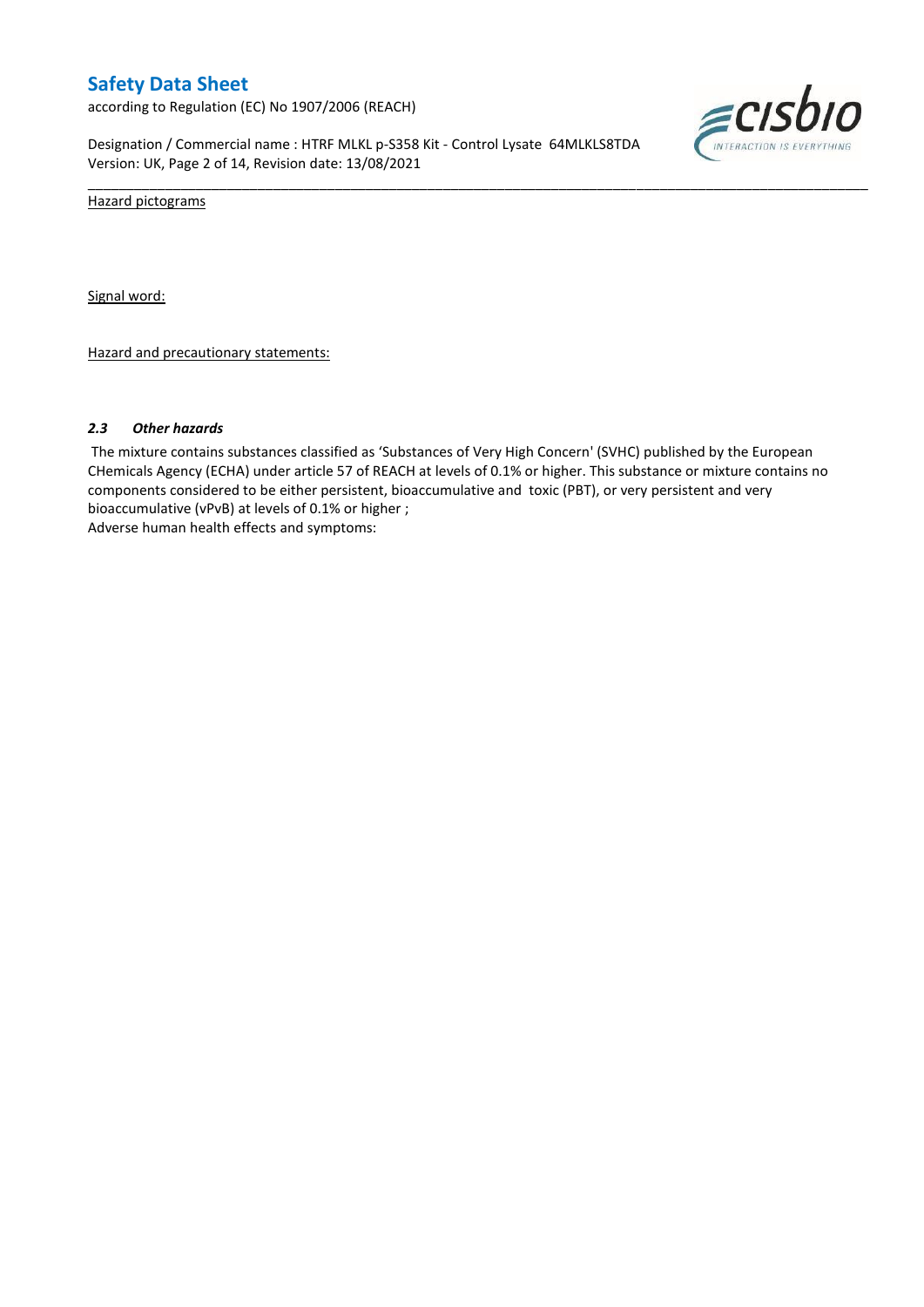according to Regulation (EC) No 1907/2006 (REACH)



Designation / Commercial name : HTRF MLKL p-S358 Kit - Control Lysate 64MLKLS8TDA Version: UK, Page 3 of 14, Revision date: 13/08/2021

# **Section 3 : Composition/information on ingredients**

### *3.2 Mixtures*

Hazardous ingredients:

| Substance name                                                                                 | CAS <sub>n</sub> ° | Index n° | EC n°     | <b>Classification according Regulation (EC)</b><br>No. 1272 [CLP]                                                                                                                                                                    | Concentration<br>(%) | <b>SCL</b> | M-factor |
|------------------------------------------------------------------------------------------------|--------------------|----------|-----------|--------------------------------------------------------------------------------------------------------------------------------------------------------------------------------------------------------------------------------------|----------------------|------------|----------|
| $4-(2-$<br>hydroxyethyl)piperazin-1-7365-45-9<br>ylethanesulphonic acid                        |                    |          | 230-907-9 |                                                                                                                                                                                                                                      | < 10%                |            |          |
| Poly(oxy-1,2-ethanediyl),<br>$\alpha$ -[4-(1,1,3,3-<br>tetramethylbutyl)phenyl]-<br>ω-hydroxy- | 9002-93-1          |          |           | Acute toxicity - Acute Tox. 4 - H302 - Oral<br>Hazardous to the aquatic environment -<br>Aquatic Chronic 2 - H411<br>Serious eye damage/eye irritation - Eye<br>Dam. 1 - H318<br>Skin corrosion/irritation - Skin Irrit. 2 -<br>H315 | $< 1\%$              |            |          |

\_\_\_\_\_\_\_\_\_\_\_\_\_\_\_\_\_\_\_\_\_\_\_\_\_\_\_\_\_\_\_\_\_\_\_\_\_\_\_\_\_\_\_\_\_\_\_\_\_\_\_\_\_\_\_\_\_\_\_\_\_\_\_\_\_\_\_\_\_\_\_\_\_\_\_\_\_\_\_\_\_\_\_\_\_\_\_\_\_\_\_\_\_\_\_\_\_\_\_\_\_

Additional information:

Full text of H- and EUH-phrases: see SECTION 16.

## **Section 4 : First aid measures**

#### *4.1 Description of first aid measures*

**General information**:Do not leave affected person unattended. ;

**Following inhalation**: In case of respiratory tract irritation, consult a physician. ;

**Following skin contact**:After contact with skin, wash immediately with water ;

**Following eye contact**:After contact with the eyes, rinse with water with the eyelids open for a sufficient length of time, then consult an ophthalmologist immediately. ;

**Following ingestion**:Do NOT induce vomiting. ;

**Self-protection of the first aider**:

#### *4.2 Most important symptoms and effects, both acute and delayed*

Symptoms:No known symptoms to date. ; Effects:

### *4.3 Indication of any immediate medical attention and special treatment needed*

Notes for the doctor:

## **Section 5 : Firefighting measures**

#### *5.1 Extinguishing media:*

**Suitable extinguishing media**:This product is not flammable. Use extinguishing agent suitable for type of surrounding fire ;

#### *5.2 Special hazards arising from the substance or mixture*

Hazardous combustion products:/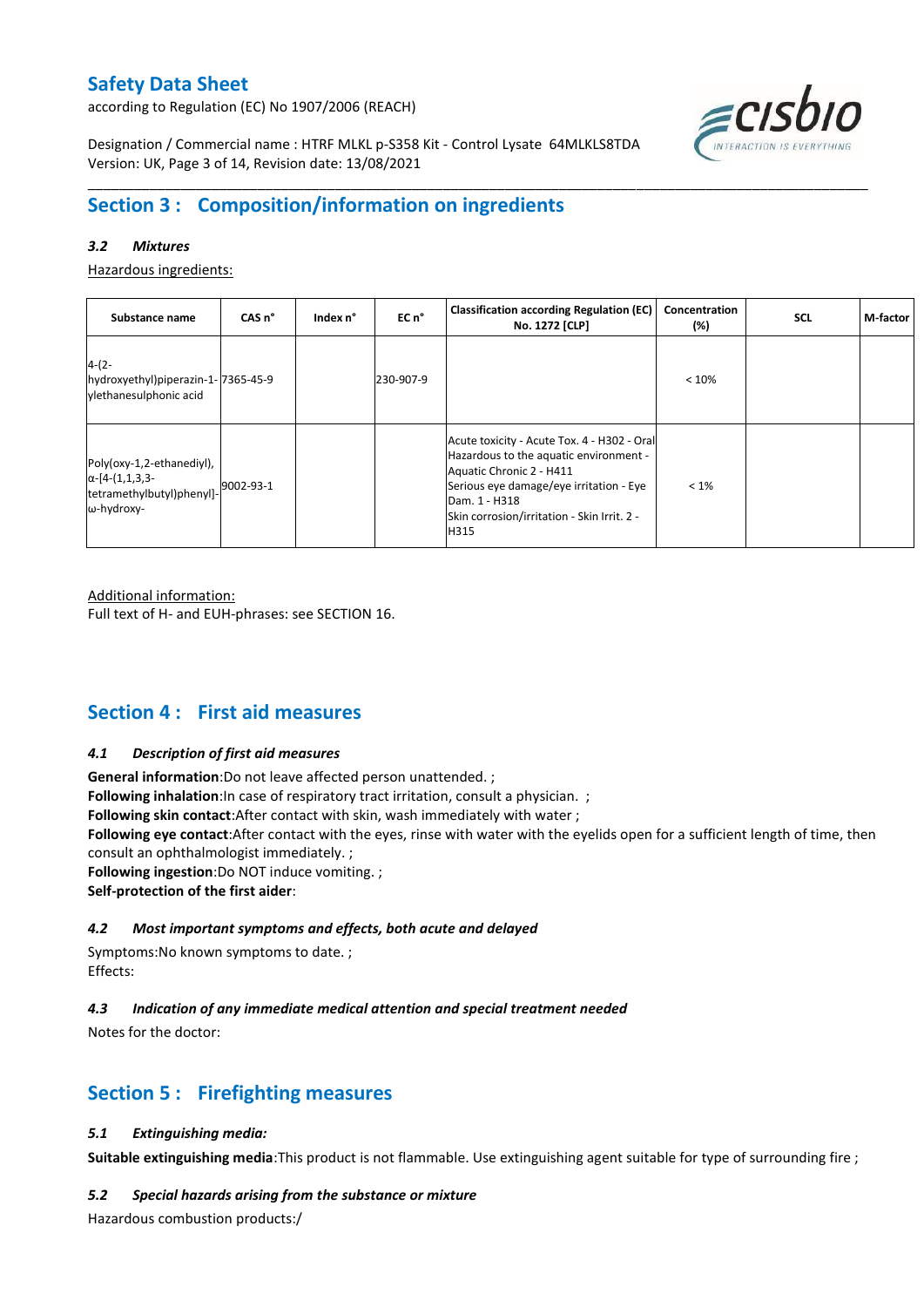according to Regulation (EC) No 1907/2006 (REACH)

Designation / Commercial name : HTRF MLKL p-S358 Kit - Control Lysate 64MLKLS8TDA Version: UK, Page 4 of 14, Revision date: 13/08/2021

\_\_\_\_\_\_\_\_\_\_\_\_\_\_\_\_\_\_\_\_\_\_\_\_\_\_\_\_\_\_\_\_\_\_\_\_\_\_\_\_\_\_\_\_\_\_\_\_\_\_\_\_\_\_\_\_\_\_\_\_\_\_\_\_\_\_\_\_\_\_\_\_\_\_\_\_\_\_\_\_\_\_\_\_\_\_\_\_\_\_\_\_\_\_\_\_\_\_\_\_\_



### *5.3 Advice for fire-fighters*

Wear Protective clothing. ;

# **Section 6 : Accidental release measures**

### *6.1 Personal precautions, protective equipment and emergency procedures*

Emergency procedures: Provide adequate ventilation. ;

### *6.2 Environmental precautions*

Do not allow to enter into surface water or drains. ;

### *6.3 Methods and material for containment and cleaning up*

For cleaning up:Suitable material for taking up: Absorbing material, organic ; Other information:

#### *6.4 Reference to other sections*

Additional information:

## **Section 7 : Handling and storage**

### *7.1 Precautions for safe handling*

Protective measures: Advice on safe handling:Avoid contact with skin, eyes and clothes. ; Fire preventions:

Do not eat, drink or smoke in areas where reagents are handled. ; Advice on general occupational hygiene Handle in accordance with good industrial hygiene and safety practice ;

#### *7.2 Conditions for safe storage, including any incompatibilities*

Technical measures and storage conditions: Requirements for storage rooms and vessels:Keep container tightly closed. ; Hints on storage assembly: Materials to avoid: Further information on storage conditions:

#### *7.3 Specific end uses:*

Recommendations on specific end uses: Observe technical data sheet. ;

# **Section 8 : Exposure controls/personal protection**

*8.1 Control parameters*

Preliminary remark: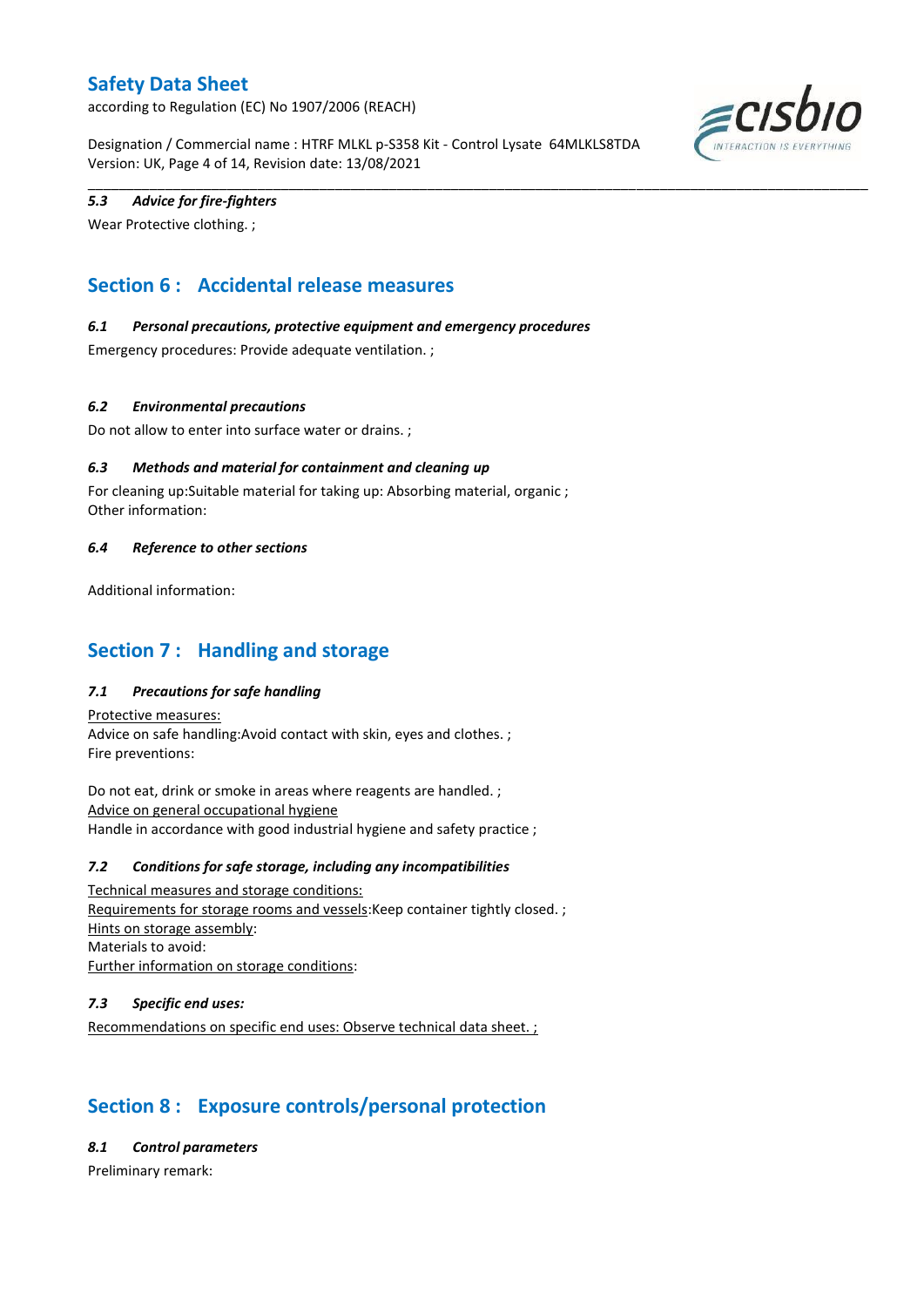according to Regulation (EC) No 1907/2006 (REACH)

Designation / Commercial name : HTRF MLKL p-S358 Kit - Control Lysate 64MLKLS8TDA Version: UK, Page 5 of 14, Revision date: 13/08/2021



### 8.1.1 Occupational exposure limits:

• France

| Source:                   |           | Informations relatives à la réglementation VME (France) : ED 984, 07.2012 |               |           |            |           |  |  |  |  |  |  |  |
|---------------------------|-----------|---------------------------------------------------------------------------|---------------|-----------|------------|-----------|--|--|--|--|--|--|--|
| <b>Substance</b>          | EC No.    | CAS-No                                                                    | $VLE$ (mg/m3) | VLE (ppm) | VME(mg/m3) | VME (ppm) |  |  |  |  |  |  |  |
| 7365-45-9 / 230-<br>907-9 | 230-907-9 | 7365-45-9                                                                 |               |           |            |           |  |  |  |  |  |  |  |

\_\_\_\_\_\_\_\_\_\_\_\_\_\_\_\_\_\_\_\_\_\_\_\_\_\_\_\_\_\_\_\_\_\_\_\_\_\_\_\_\_\_\_\_\_\_\_\_\_\_\_\_\_\_\_\_\_\_\_\_\_\_\_\_\_\_\_\_\_\_\_\_\_\_\_\_\_\_\_\_\_\_\_\_\_\_\_\_\_\_\_\_\_\_\_\_\_\_\_\_\_

#### • Spain

| Source:                   | <b>June 2015</b> | Limites de Exposicion Profesional para Agentes Quimicos en Espana<br>Instituto Nacional de Seguridad e Higiene en el Trabajo |                  |              |                  |              |  |  |  |  |  |  |  |
|---------------------------|------------------|------------------------------------------------------------------------------------------------------------------------------|------------------|--------------|------------------|--------------|--|--|--|--|--|--|--|
| Substance                 | EC No.           | CAS-No                                                                                                                       | $VLA-EC$ (mg/m3) | VLA-EC (ppm) | $VLA-ED (mg/m3)$ | VLA-ED (ppm) |  |  |  |  |  |  |  |
| 7365-45-9 / 230-<br>907-9 | 230-907-9        | 7365-45-9                                                                                                                    |                  |              |                  |              |  |  |  |  |  |  |  |

#### **•** Germany

| Source:               | TRGS 900, June 2015, BAuA |               |             |           |
|-----------------------|---------------------------|---------------|-------------|-----------|
| <b>Substance</b>      | EC No.                    | <b>CAS-No</b> | AGW (mg/m3) | AGW (ppm) |
| 7365-45-9 / 230-907-9 | 230-907-9                 | 7365-45-9     |             |           |

- Italia
- **•** Greece
- UK
- OSHA (USA)

| Source:              |           | Occupational Safety and Health Administration (OSHA) Permissible Exposure Limits (PELS) from 29 CFR 1910.1000 |                                                                            |                                                                               |                                                                                                                                                |  |  |  |  |  |  |  |  |
|----------------------|-----------|---------------------------------------------------------------------------------------------------------------|----------------------------------------------------------------------------|-------------------------------------------------------------------------------|------------------------------------------------------------------------------------------------------------------------------------------------|--|--|--|--|--|--|--|--|
| Substance            | EC-No.    | CAS-No                                                                                                        | <b>OSHA Permissible</b><br><b>Exposure Limit (PEL)</b><br>8-hour TWA (ppm) | <b>OSHA Permissible</b><br><b>Exposure Limit (PEL) 8-</b><br>hour TWA (mg/m3) | <b>OSHA Permissible</b><br><b>OSHA Permissible</b><br><b>Exposure Limit (PEL)</b><br><b>Exposure Limit (PEL)</b><br>STEL (mg/m3)<br>STEL (ppm) |  |  |  |  |  |  |  |  |
| 7365-45-9 / 230-907- | 230-907-9 | 7365-45-9                                                                                                     |                                                                            |                                                                               |                                                                                                                                                |  |  |  |  |  |  |  |  |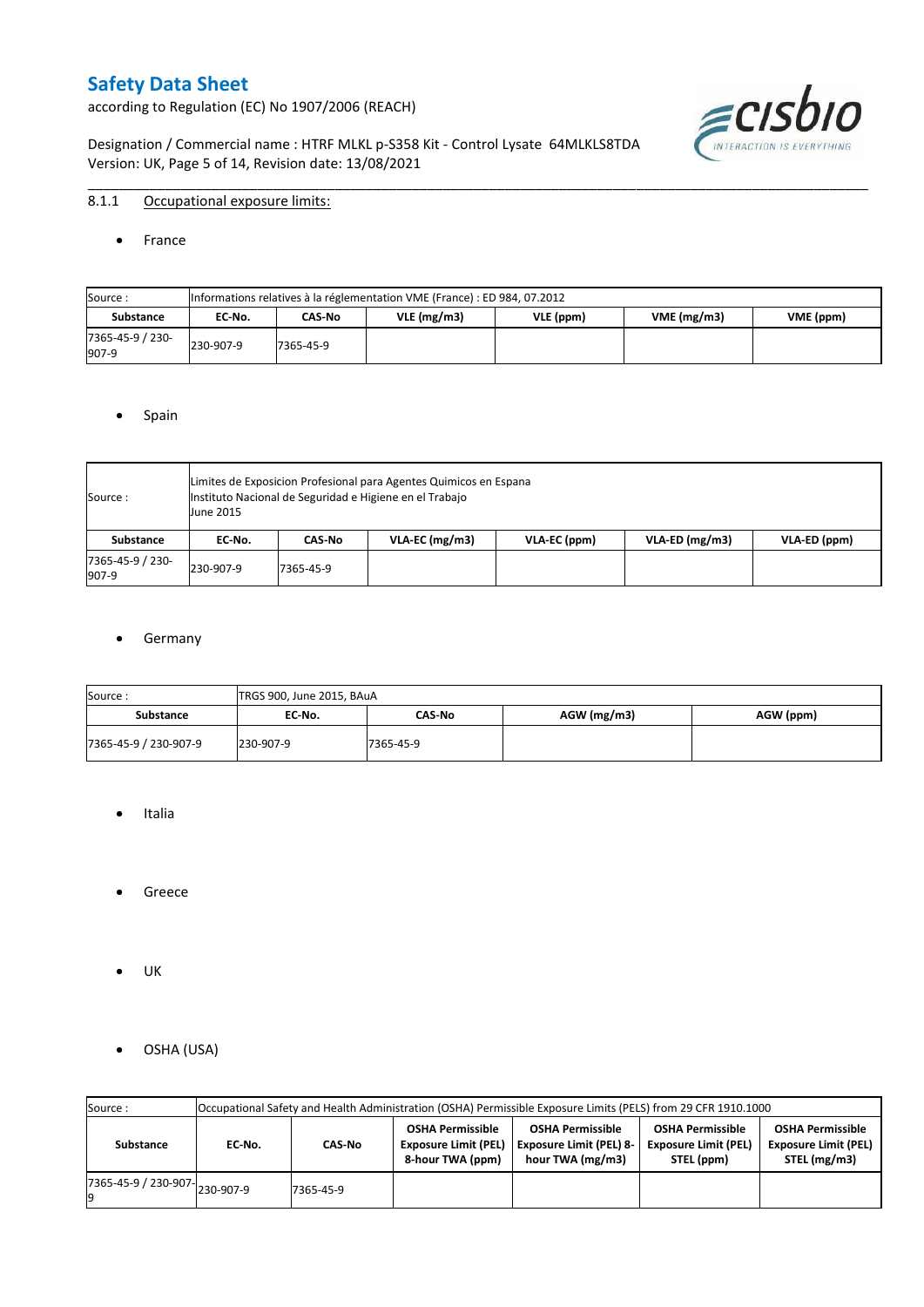according to Regulation (EC) No 1907/2006 (REACH)



Designation / Commercial name : HTRF MLKL p-S358 Kit - Control Lysate 64MLKLS8TDA Version: UK, Page 6 of 14, Revision date: 13/08/2021

### 8.1.2 Biological limit values (Germany):

| Source:               |           |           | List of recommended health-based biological limit values (BLVs) and biological guidance values (BGVs), June 2014 |  |
|-----------------------|-----------|-----------|------------------------------------------------------------------------------------------------------------------|--|
| <b>Substance</b>      | EC No.    | CAS-No    | BLV (ppm)                                                                                                        |  |
| 7365-45-9 / 230-907-9 | 230-907-9 | 7365-45-9 |                                                                                                                  |  |

\_\_\_\_\_\_\_\_\_\_\_\_\_\_\_\_\_\_\_\_\_\_\_\_\_\_\_\_\_\_\_\_\_\_\_\_\_\_\_\_\_\_\_\_\_\_\_\_\_\_\_\_\_\_\_\_\_\_\_\_\_\_\_\_\_\_\_\_\_\_\_\_\_\_\_\_\_\_\_\_\_\_\_\_\_\_\_\_\_\_\_\_\_\_\_\_\_\_\_\_\_

### 8.1.3 Exposure limits at intended use (Germany):

| Source:               | TRGS 903, November 2015, BAuA |           |             |           |
|-----------------------|-------------------------------|-----------|-------------|-----------|
| <b>Substance</b>      | EC No.                        | CAS-No    | BGW (mg/m3) | BGW (ppm) |
| 7365-45-9 / 230-907-9 | 230-907-9                     | 7365-45-9 |             |           |

### 8.1.4 DNEL/PNEC-values:

• DNEL worker

| Source:                  |                     | <b>GESTIS</b> – substance database |                                                 |                                                       |                                                             |                                                  |                                                       |                                                         |                                                             |
|--------------------------|---------------------|------------------------------------|-------------------------------------------------|-------------------------------------------------------|-------------------------------------------------------------|--------------------------------------------------|-------------------------------------------------------|---------------------------------------------------------|-------------------------------------------------------------|
| Substance                | EC No.              | <b>CAS-No</b>                      | Acute - dermal.<br>local effects<br>(mg/kg/day) | Long-term-<br>dermal, local<br>effects<br>(mg/kg/day) | $Long-term -$<br>dermal.<br>systemic effects<br>(mg/kg/day) | Acute –<br>linhalation. local<br>effects (mg/m3) | Acute -<br>inhalation.<br>systemic effects<br>(mg/m3) | Long-term -<br>linhalation. locall<br>effects $(mg/m3)$ | $Long-term -$<br>inhalation.<br>systemic effects<br>(mg/m3) |
| 7365-45-9 /<br>230-907-9 | 230-907-9 7365-45-9 |                                    |                                                 |                                                       |                                                             |                                                  | 23.5-23.5                                             |                                                         |                                                             |

#### DNEL consumer

| Source:                  |        | <b>IGESTIS - substance database</b> |                                                 |                                                          |                                                          |                                                   |                                                       |                                                        |                                                             |
|--------------------------|--------|-------------------------------------|-------------------------------------------------|----------------------------------------------------------|----------------------------------------------------------|---------------------------------------------------|-------------------------------------------------------|--------------------------------------------------------|-------------------------------------------------------------|
| Substance                | EC-No. | CAS-No                              | Acute - dermal,<br>local effects<br>(mg/kg/day) | Long-term $-$<br>dermal, local<br>effects<br>(mg/kg/day) | Long-term-<br>dermal,<br>systemic effects<br>(mg/kg/day) | Acute –<br>linhalation. locall<br>effects (mg/m3) | Acute -<br>inhalation.<br>systemic effects<br>(mg/m3) | $Long-term -$<br>linhalation. local<br>effects (mg/m3) | Long-term $-$<br>inhalation.<br>systemic effects<br>(mg/m3) |
| 7365-45-9 /<br>230-907-9 |        | 230-907-9 7365-45-9                 |                                                 |                                                          |                                                          |                                                   |                                                       |                                                        |                                                             |

DNEL remark:

• PNEC

| Source:          | <b>INERIS</b>                  |        |                                                                                                                    |  |              |  |                      |  |            |                      |              |  |
|------------------|--------------------------------|--------|--------------------------------------------------------------------------------------------------------------------|--|--------------|--|----------------------|--|------------|----------------------|--------------|--|
|                  |                                |        |                                                                                                                    |  | PNEC AQUATIC |  |                      |  |            | <b>PNEC Sediment</b> |              |  |
| <b>Substance</b> |                                | CAS-No | freshwater                                                                                                         |  | marine water |  | intermittent release |  | freshwater |                      | marine water |  |
|                  | EC-No.                         |        | [(mg/L)  (mg/kg)  (ppm)  (mg/L)  (mg/kg)  (ppm)  (mg/L)  (mg/kg)  (ppm)  (mg/L) (mg/kg) (ppm) (mg/L) (mg/kg) (ppm) |  |              |  |                      |  |            |                      |              |  |
| 7365-45-9        | / 230-907- 230-907-9 7365-45-9 |        |                                                                                                                    |  |              |  |                      |  |            |                      |              |  |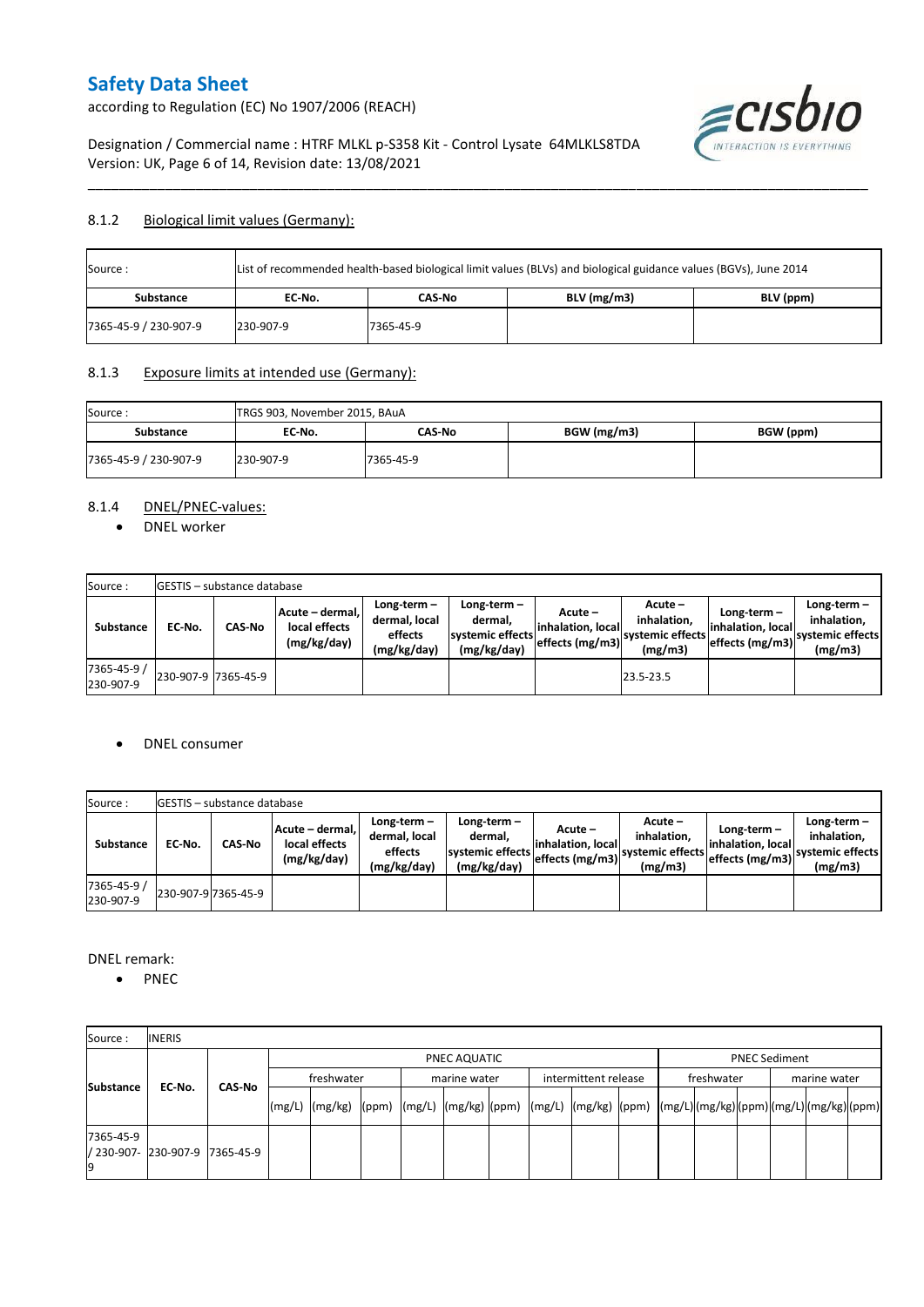according to Regulation (EC) No 1907/2006 (REACH)



Designation / Commercial name : HTRF MLKL p-S358 Kit - Control Lysate 64MLKLS8TDA Version: UK, Page 7 of 14, Revision date: 13/08/2021

| Source:                 | <b>INERIS</b> |               |                  |         |        |                                |         |       |          |         |       |                             |         |       |
|-------------------------|---------------|---------------|------------------|---------|--------|--------------------------------|---------|-------|----------|---------|-------|-----------------------------|---------|-------|
|                         |               |               |                  |         | Others |                                |         |       |          |         |       |                             |         |       |
| <b>Substance</b>        | EC-No.        | <b>CAS-No</b> | <b>PNEC soil</b> |         |        | PNEC sewage treatment<br>plant |         |       | PNEC air |         |       | PNEC secondary<br>poisoning |         |       |
|                         |               |               | (mg/L)           | (mg/kg) | (ppm)  | (mg/L)                         | (mg/kg) | (ppm) | (mg/L)   | (mg/kg) | (ppm) | (mg/L)                      | (mg/kg) | (ppm) |
| 7365-45-9/<br>230-907-9 | 230-907-9     | 7365-45-9     |                  |         |        |                                |         |       |          |         |       |                             |         |       |

\_\_\_\_\_\_\_\_\_\_\_\_\_\_\_\_\_\_\_\_\_\_\_\_\_\_\_\_\_\_\_\_\_\_\_\_\_\_\_\_\_\_\_\_\_\_\_\_\_\_\_\_\_\_\_\_\_\_\_\_\_\_\_\_\_\_\_\_\_\_\_\_\_\_\_\_\_\_\_\_\_\_\_\_\_\_\_\_\_\_\_\_\_\_\_\_\_\_\_\_\_

PNEC remark:

Control parameters remark:

#### *8.2 Exposure controls*

- 8.2.1 Appropriate engineering controls:
- 8.2.2 Personal protective equipment:

**Eye / Face protection**: Safety glasses with side-shields ;

**Skin protection**:Gloves ;

**Respiratory protection**:Ensure adequate ventilation ;

**Thermal hazards**:

8.2.3 Environmental exposure controls:

# **Section 9 : Physical and chemical properties**

#### *9.1 Information on basic physical and chemical properties*

|--|

| <b>Appearance</b>                                      |            |
|--------------------------------------------------------|------------|
| Physical state                                         | Liquid     |
| Colour<br>the control of the control of the control of | Colorless: |
| Odour                                                  |            |
| Odour threshold (ppm)                                  |            |

|                                          |                                       | Value | Concentration<br>(mol/L) | Method | Temperature (°C) | Pressure (kPa) | Remark |
|------------------------------------------|---------------------------------------|-------|--------------------------|--------|------------------|----------------|--------|
| þН                                       |                                       |       |                          |        |                  |                |        |
| Melting point (°C)                       |                                       |       |                          |        |                  |                |        |
| Freezing point (°C)                      |                                       |       |                          |        |                  |                |        |
| Initial boiling point/boiling range (°C) |                                       |       |                          |        |                  |                |        |
| Flash point (°C)                         |                                       |       |                          |        |                  |                |        |
| Evaporation rate (kg/m <sup>2</sup> /h)  |                                       |       |                          |        |                  |                |        |
| Flammability (type: ) (%)                |                                       |       |                          |        |                  |                |        |
| Upper/lower                              | Upper explosive limit                 |       |                          |        |                  |                |        |
| flammability or explosive                | (%)                                   |       |                          |        |                  |                |        |
| limits                                   | Lower explosive limit (%)             |       |                          |        |                  |                |        |
| Vapour pressure (kPa)                    |                                       |       |                          |        |                  |                |        |
| Vapour density (g/cm <sup>3</sup> )      |                                       |       |                          |        |                  |                |        |
|                                          | Density (g/cm <sup>3</sup> )          |       |                          |        |                  |                |        |
| Densities                                | Relative density (g/cm <sup>3</sup> ) |       |                          |        |                  |                |        |
|                                          | Bulk density (g/cm <sup>3</sup> )     |       |                          |        |                  |                |        |
|                                          | Critical density (g/cm <sup>3</sup> ) |       |                          |        |                  |                |        |
| Solubility (Type: ) (g/L)                |                                       |       |                          |        |                  |                |        |
| n-octanol/water at pH :                  | Partition coefficient (log Pow)       |       |                          |        |                  |                |        |
| Auto-ignition temperature (°C)           |                                       |       |                          |        |                  |                |        |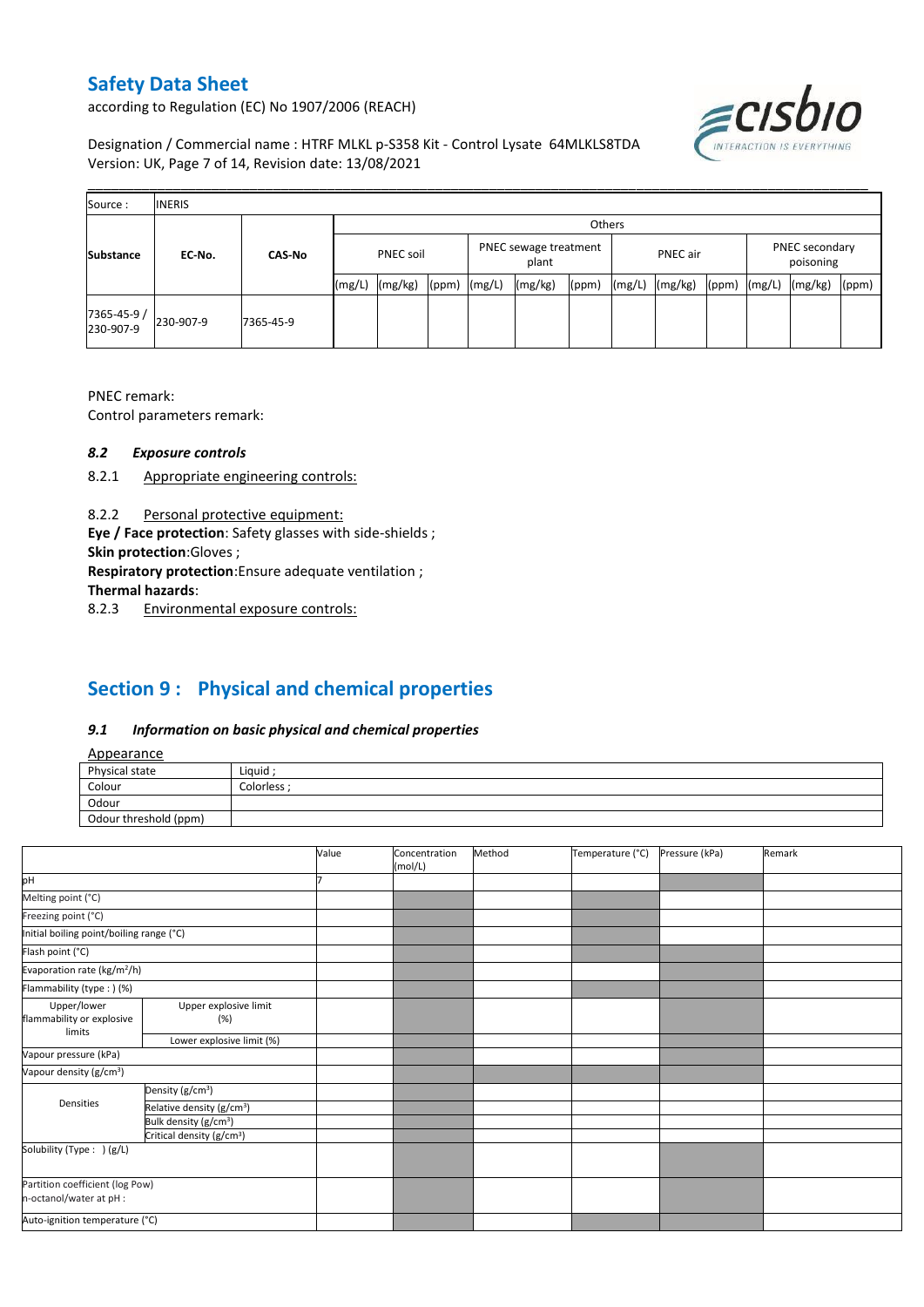according to Regulation (EC) No 1907/2006 (REACH)



Designation / Commercial name : HTRF MLKL p-S358 Kit - Control Lysate 64MLKLS8TDA Version: UK, Page 8 of 14, Revision date: 13/08/2021

| Decomposition temperature (°C)<br>Decomposition energy: kJ |                                           |  |  |  |
|------------------------------------------------------------|-------------------------------------------|--|--|--|
| Viscosity                                                  | Viscosity, dynamic (poiseuille)           |  |  |  |
|                                                            | Viscosity, cinematic (cm <sup>3</sup> /s) |  |  |  |
| Oxidising properties                                       |                                           |  |  |  |
| <b>Explosive properties</b>                                |                                           |  |  |  |

\_\_\_\_\_\_\_\_\_\_\_\_\_\_\_\_\_\_\_\_\_\_\_\_\_\_\_\_\_\_\_\_\_\_\_\_\_\_\_\_\_\_\_\_\_\_\_\_\_\_\_\_\_\_\_\_\_\_\_\_\_\_\_\_\_\_\_\_\_\_\_\_\_\_\_\_\_\_\_\_\_\_\_\_\_\_\_\_\_\_\_\_\_\_\_\_\_\_\_\_\_

#### *9.2 Other information:*

No other relevant data available

# **Section 10 : Stability and reactivity**

- *10.1 Reactivity* This material is considered to be non-reactive under normal use conditions. ;
- *10.2 Chemical stability*
- *10.3 Possibility of hazardous reactions*
- *10.4 Conditions to avoid:*
- *10.5 Incompatible materials:*
- *10.6 Hazardous decomposition products:*

Does not decompose when used for intended uses. ;

## **Section 11 : Toxicological information**

Toxicokinetics, metabolism and distribution

### *11.1 Information on toxicological effects*

**Substances** 

**Acute toxicity**

Animal data: Acute oral toxicity:

| Substance name | LD50<br>(mg/kg) | <b>Species</b> | Method | Symptoms / delayed effects | Remark |
|----------------|-----------------|----------------|--------|----------------------------|--------|
| 9002-93-1      | 1800-1800       | <b>Rat</b>     |        |                            |        |

Acute dermal toxicity:

Acute inhalative toxicity:

Practical experience / human evidence: Assessment / Classification: General Remark: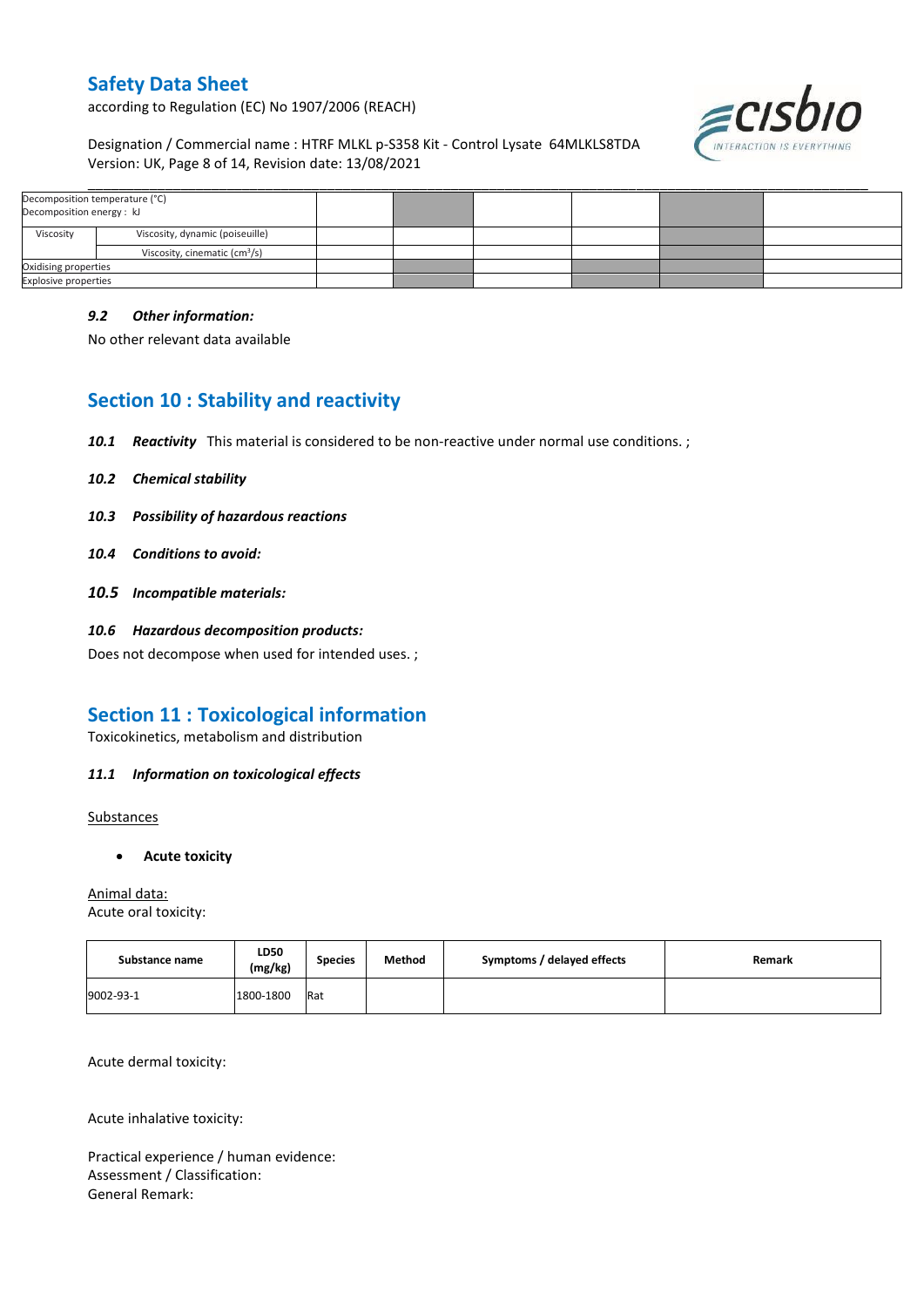according to Regulation (EC) No 1907/2006 (REACH)

Designation / Commercial name : HTRF MLKL p-S358 Kit - Control Lysate 64MLKLS8TDA Version: UK, Page 9 of 14, Revision date: 13/08/2021



#### **•** Skin corrosion/irritation

Animal data:

| nce name<br>Sut<br>stance | <b>Species</b> | Method | Exposure time | /evaluation | Score<br>. | Remarl |
|---------------------------|----------------|--------|---------------|-------------|------------|--------|
| 9002-<br><u>ے ب</u>       |                |        |               |             |            |        |

\_\_\_\_\_\_\_\_\_\_\_\_\_\_\_\_\_\_\_\_\_\_\_\_\_\_\_\_\_\_\_\_\_\_\_\_\_\_\_\_\_\_\_\_\_\_\_\_\_\_\_\_\_\_\_\_\_\_\_\_\_\_\_\_\_\_\_\_\_\_\_\_\_\_\_\_\_\_\_\_\_\_\_\_\_\_\_\_\_\_\_\_\_\_\_\_\_\_\_\_\_

In-vitro skin test method: In-vitro skin test result: Assessment / Classification:

#### **Eye damage/irritation**

Animal data:

| : name<br>substance | <b>Species</b> | $ -$<br>Method | <b>Exposure time</b> | Result/evaluation | Score | Remark |
|---------------------|----------------|----------------|----------------------|-------------------|-------|--------|
| 9002-93-1           | .<br>Rabbit    |                |                      | irritation        |       |        |

In vitro eye test method: In vitro eye test result: Assessment / Classification:

#### **CMR effects (carcinogenity, mutagenicity and toxicity for reproduction)**

o Germ cell mutagenicity:

Animal data:

Assessment / Classification:

o Carcinogenicity

Practical experience / human evidence: Animal data:

Other information: Assessment / Classification:

o Reproductive toxicity

Practical experience / human evidence: Animal data:

Other information: Assessment / Classification:

Overall assessment on CMR properties:

- **Specific target organ toxicity (single exposure)**
	- o STOT SE 1 and 2

Animal data:

Other information: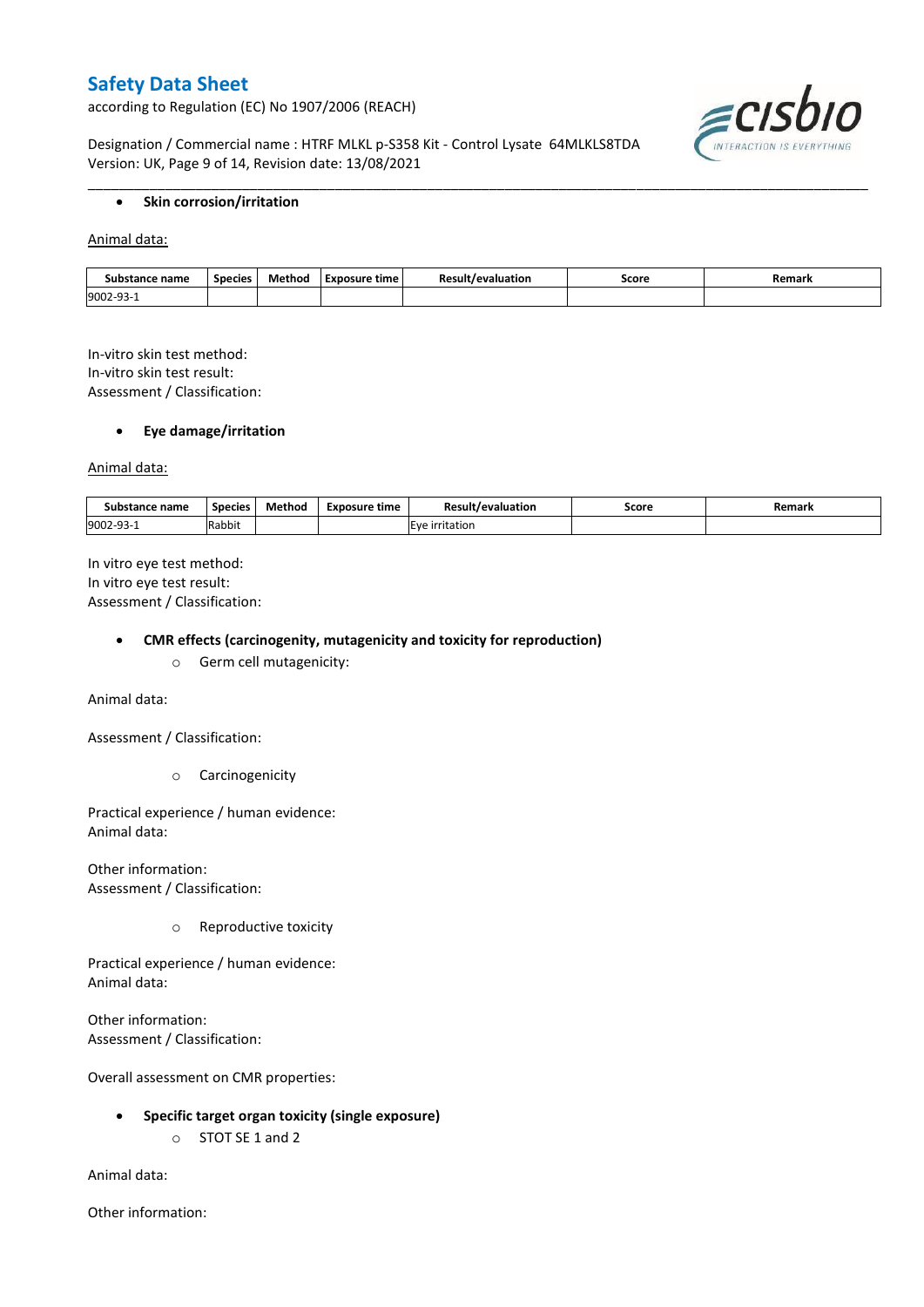according to Regulation (EC) No 1907/2006 (REACH)

Designation / Commercial name : HTRF MLKL p-S358 Kit - Control Lysate 64MLKLS8TDA Version: UK, Page 10 of 14, Revision date: 13/08/2021

\_\_\_\_\_\_\_\_\_\_\_\_\_\_\_\_\_\_\_\_\_\_\_\_\_\_\_\_\_\_\_\_\_\_\_\_\_\_\_\_\_\_\_\_\_\_\_\_\_\_\_\_\_\_\_\_\_\_\_\_\_\_\_\_\_\_\_\_\_\_\_\_\_\_\_\_\_\_\_\_\_\_\_\_\_\_\_\_\_\_\_\_\_\_\_\_\_\_\_\_\_



o STOT SE 3

Practical experience / human evidence:

Other information: Assessment / Classification:

#### **Specific target organ toxicity (repeated exposure)**

Practical experience / human evidence: Animal data:

Assessment / Classification: Other information

**Aspiration hazard**

Practical experience / human evidence: Experimental data: viscosity data: see SECTION 9. Assessment / Classification: Remark:

11.1.1 Mixtures No toxicological information is available for the mixture itself

## **Section 12 : Ecological information**

In case that test data regarding one endpoint/differentiation exist for the mixture itself, the classification is carried out according to the substance criteria (excluding biodegradation and bioaccumulation). If no test data exist, the criteria for mixture classification has to be used (calculation method) in this case the toxicological data of the ingredients are shown.

#### *12.1 Aquatic toxicity:*

Acute (short-term) fish toxicity

| Source:          | Informations relatives à la réglementation VME (France) : ED 984, 07.2012 |               |                       |                       |                  |                                                  |                              |        |        |                       |  |  |  |
|------------------|---------------------------------------------------------------------------|---------------|-----------------------|-----------------------|------------------|--------------------------------------------------|------------------------------|--------|--------|-----------------------|--|--|--|
| <b>Substance</b> | EC No.                                                                    | <b>CAS-No</b> | <b>LC50</b><br>(mg/L) | <b>EC50</b><br>(mg/L) | Test<br>duration | <b>Species</b>                                   | Result/<br><b>Evaluation</b> | Method | Remark | <b>General Remark</b> |  |  |  |
| 9002-93-1        |                                                                           | 9002-93-1     | 8.9                   |                       |                  | Pimephales<br>96 promelas<br>(fathead<br>minnow) |                              |        |        |                       |  |  |  |

Chronic (long-term) fish toxicity

| Source:          |        | Informations relatives à la réglementation VME (France) : ED 984, 07.2012                          |  |  |  |  |  |  |  |  |  |  |  |
|------------------|--------|----------------------------------------------------------------------------------------------------|--|--|--|--|--|--|--|--|--|--|--|
| <b>Substance</b> | EC-No. | NOEC (mg/L) Test duration<br>Method<br><b>CAS-No</b><br><b>General Remark</b><br>Species<br>Remark |  |  |  |  |  |  |  |  |  |  |  |
| 9002-93-1        |        | 9002-93-1                                                                                          |  |  |  |  |  |  |  |  |  |  |  |

#### Acute (short-term) toxicity to crustacea

Source : Informations relatives à la réglementation VME (France) : ED 984, 07.2012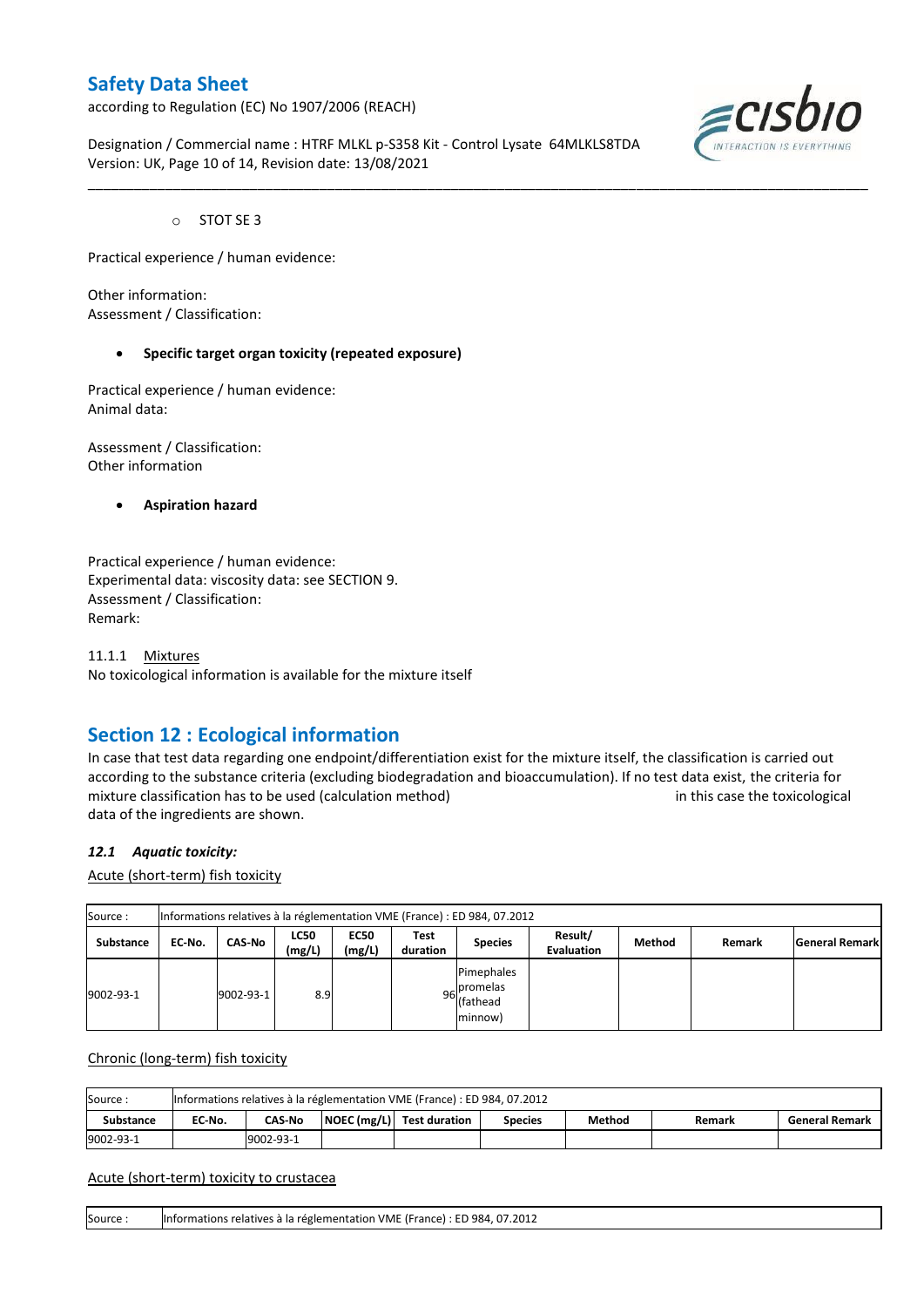according to Regulation (EC) No 1907/2006 (REACH)



Designation / Commercial name : HTRF MLKL p-S358 Kit - Control Lysate 64MLKLS8TDA Version: UK, Page 11 of 14, Revision date: 13/08/2021

| Substance | EC No. | <b>CAS-No</b> | <b>EC50</b><br>(mg/L) | Test duration | <b>Species</b> | Result/<br><b>Evaluation</b> | Method | Remark | General Remark |
|-----------|--------|---------------|-----------------------|---------------|----------------|------------------------------|--------|--------|----------------|
| 9002-93-1 |        | 9002-93-1     | 26                    | 48            |                |                              |        |        |                |

Chronic (long-term) toxicity to crustacea

| Source:          | Informations relatives à la réglementation VME (France) : ED 984, 07.2012 |                                                                                                             |  |  |  |  |  |  |  |  |  |  |
|------------------|---------------------------------------------------------------------------|-------------------------------------------------------------------------------------------------------------|--|--|--|--|--|--|--|--|--|--|
| <b>Substance</b> | EC-No.                                                                    | NOEC (mg/L)   Test duration<br>Method<br><b>CAS-No</b><br><b>Species</b><br><b>General Remark</b><br>Remark |  |  |  |  |  |  |  |  |  |  |
| 9002-93-1        |                                                                           | 9002-93-1                                                                                                   |  |  |  |  |  |  |  |  |  |  |

#### Acute (short-term) toxicity to algae and cyanobacteria

| Source:   | Informations relatives à la réglementation VME (France) : ED 984, 07.2012 |           |  |                           |                |                       |        |        |                    |  |  |  |
|-----------|---------------------------------------------------------------------------|-----------|--|---------------------------|----------------|-----------------------|--------|--------|--------------------|--|--|--|
| Substance | EC No.                                                                    | CAS-No    |  | EC50 (mg/L) Test duration | <b>Species</b> | Result/<br>Evaluation | Method | Remark | l General Remark I |  |  |  |
| 9002-93-1 |                                                                           | 9002-93-1 |  |                           |                |                       |        |        |                    |  |  |  |

#### Toxicity to microorganisms and other aquatic plants / organisms

| Source:   | Informations relatives à la réglementation VME (France) : ED 984, 07.2012 |           |               |                |        |        |                       |  |
|-----------|---------------------------------------------------------------------------|-----------|---------------|----------------|--------|--------|-----------------------|--|
| Substance | EC No.                                                                    | CAS-No    | EC50 $(mg/L)$ | <b>Species</b> | Method | Remark | <b>General Remark</b> |  |
| 9002-93-1 |                                                                           | 9002-93-1 |               |                |        |        |                       |  |

Assessment / Classification:

#### *12.2 Persistence and degradability*

Biodegradation:

| Source:   | Informations relatives à la réglementation VME (France) : ED 984, 07.2012 |           |                 |                                    |                         |        |                                                                                      |  |  |
|-----------|---------------------------------------------------------------------------|-----------|-----------------|------------------------------------|-------------------------|--------|--------------------------------------------------------------------------------------|--|--|
| Substance | EC No.                                                                    | CAS-No    | <b>Inoculum</b> | <b>Biodegradation</b><br>parameter | Degradation<br>rate (%) | Method | Remark                                                                               |  |  |
| 9002-93-1 |                                                                           | 9002-93-1 |                 | BOD (% of COD).                    | 36-36                   |        | In accordance with the required<br>stability the product is poorly<br>biodegradable. |  |  |

Abiotic Degradation:

| Source:          |        |               |                                     |                                   |      |    |        |        |
|------------------|--------|---------------|-------------------------------------|-----------------------------------|------|----|--------|--------|
| <b>Substance</b> | EC-No. | <b>CAS-No</b> | Abiotic<br>degradation test<br>type | Half-life time Temperature<br>(j) | (°C) | рH | Method | Remark |
| 9002-93-1        |        | 9002-93-1     |                                     |                                   |      |    |        |        |

Assessment / Classification:

### *12.3 Bioaccumulative potential*

Bioconcentration factor (BCF):

Ē

| Source:          |        |               |         |        |        |        |
|------------------|--------|---------------|---------|--------|--------|--------|
| <b>Substance</b> | EC No. | <b>CAS-No</b> | Species | Result | Method | Remark |
| 9002-93-1        |        | 9002-93-1     |         |        |        |        |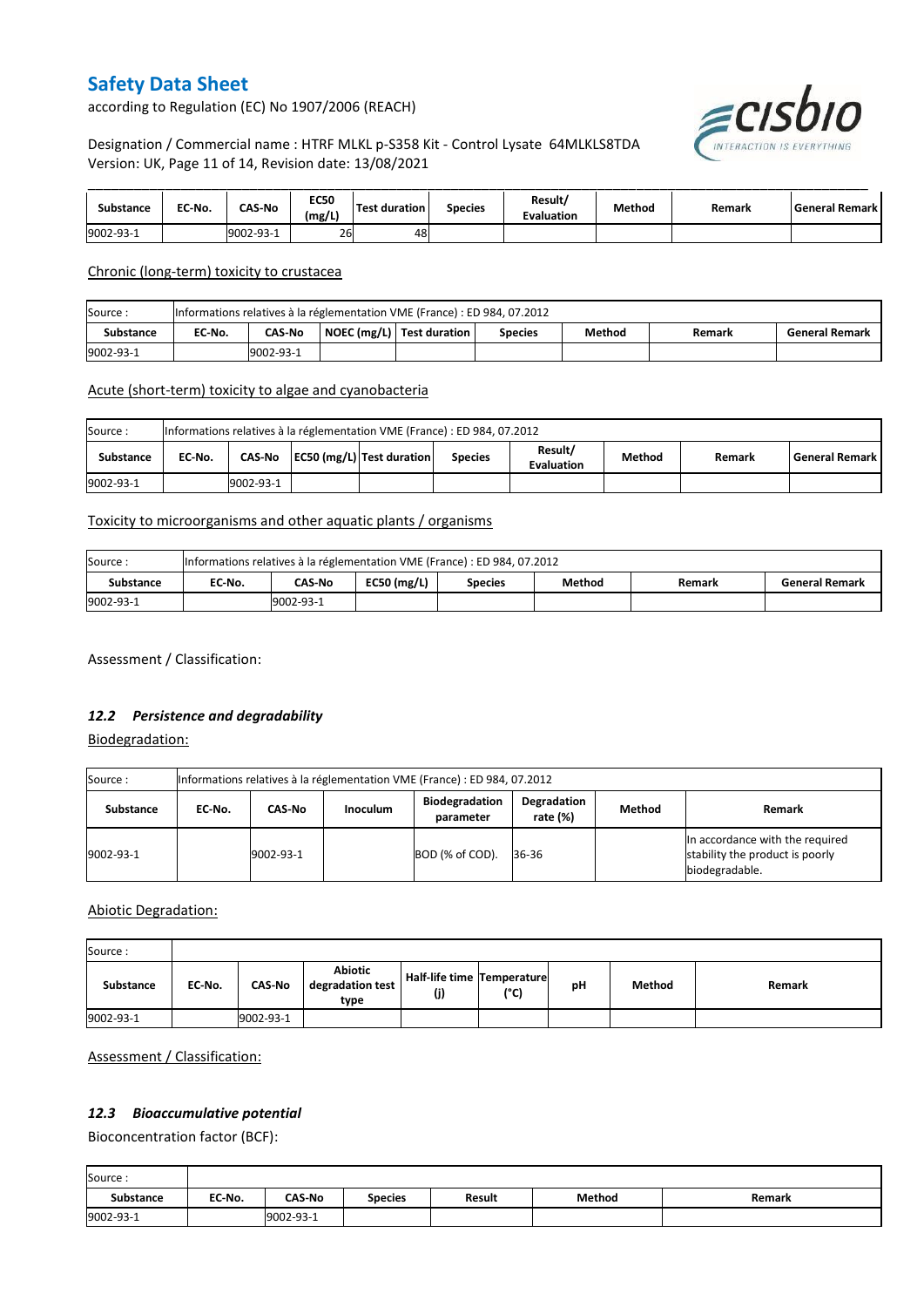according to Regulation (EC) No 1907/2006 (REACH)



Designation / Commercial name : HTRF MLKL p-S358 Kit - Control Lysate 64MLKLS8TDA Version: UK, Page 12 of 14, Revision date: 13/08/2021

#### *12.4 Mobility in soil*

| Source:   |       |                 |                     |                          |                                        |         |                                         |                                            |                                                  |        |        |
|-----------|-------|-----------------|---------------------|--------------------------|----------------------------------------|---------|-----------------------------------------|--------------------------------------------|--------------------------------------------------|--------|--------|
| Substance | EC n° |                 | CAS n° Distribution | <b>Transport</b><br>type | Henry's law<br>constant<br>(Pa.m3/mol) | Log KOC | <b>Half-life</b><br>time in<br>soil (j) | Half-life<br>time in<br>fresh<br>water (j) | <b>Half-life</b><br>time in<br>Isea water<br>(j) | Method | Remark |
| 9002-93-1 |       | 9002-<br>$93-1$ |                     |                          |                                        |         |                                         |                                            |                                                  |        |        |

\_\_\_\_\_\_\_\_\_\_\_\_\_\_\_\_\_\_\_\_\_\_\_\_\_\_\_\_\_\_\_\_\_\_\_\_\_\_\_\_\_\_\_\_\_\_\_\_\_\_\_\_\_\_\_\_\_\_\_\_\_\_\_\_\_\_\_\_\_\_\_\_\_\_\_\_\_\_\_\_\_\_\_\_\_\_\_\_\_\_\_\_\_\_\_\_\_\_\_\_\_

#### *12.5 Results of PBT and vPvB assessment*

#### *12.6 Other adverse effects:*

Additional ecotoxicological information:

## **Section 13 : Disposal considerations**

#### *13.1 Waste treatment methods*

Waste treatment options:Dispose of waste according to applicable legislation. ;

## **Section 14 : Transport information**

ADR/RID/AND/IMDG/IATA UN No. UN Proper shipping name Transport hazard class(es) Hazard label(s) Packing group

#### *Transport in bulk according to Annex II of MARPOL 73/78 and the IBC Code*

| Land transport (ADR/RID)                                             |                                               |
|----------------------------------------------------------------------|-----------------------------------------------|
| Classification code ADR:                                             | Special Provisions for ADR/RID:               |
| Limited quantities for ADR/RID:                                      | Excepted Quantities for ADR/RID:              |
| Packing Instructions for ADR/RID:                                    | Special packing provisions for ADR/RID:       |
| Mixed packing provisions:                                            |                                               |
| Portable tanks and bulk containers Instructions:                     |                                               |
| Portable tanks and bulk containers Special Provisions:               |                                               |
| <b>ADR Tank Code:</b>                                                | ADR Tank special provisions:                  |
| Vehicle for tank carriage:                                           |                                               |
| Special provisions for carriage Packages:                            |                                               |
| Special provisions for carriage Bulk:                                |                                               |
| Special provisions for carriage for loading, unloading and handling: |                                               |
| Special Provisions for carriage Operation:                           |                                               |
| Hazard identification No:                                            | Transport category (Tunnel restriction code): |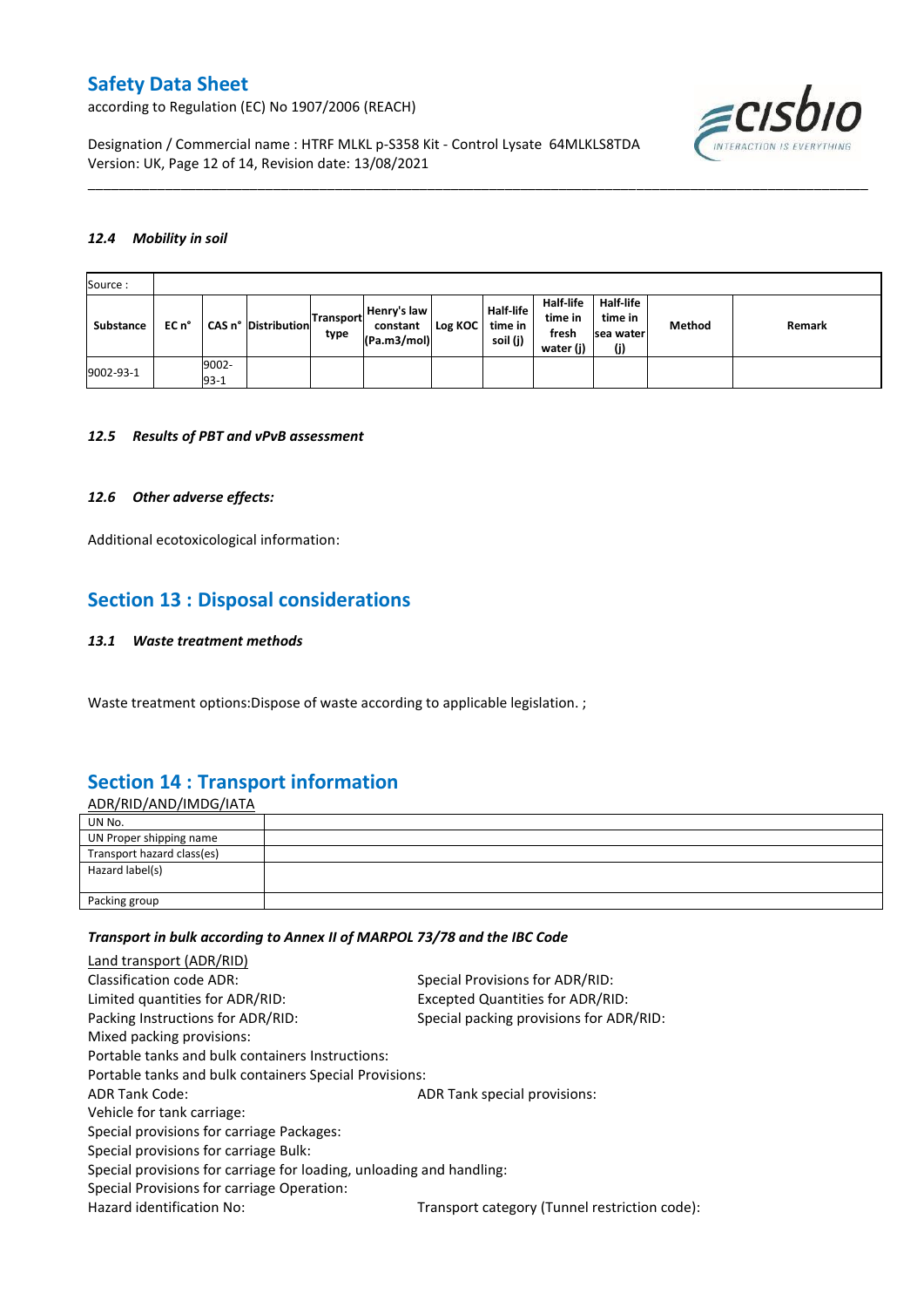according to Regulation (EC) No 1907/2006 (REACH)

Designation / Commercial name : HTRF MLKL p-S358 Kit - Control Lysate 64MLKLS8TDA Version: UK, Page 13 of 14, Revision date: 13/08/2021

\_\_\_\_\_\_\_\_\_\_\_\_\_\_\_\_\_\_\_\_\_\_\_\_\_\_\_\_\_\_\_\_\_\_\_\_\_\_\_\_\_\_\_\_\_\_\_\_\_\_\_\_\_\_\_\_\_\_\_\_\_\_\_\_\_\_\_\_\_\_\_\_\_\_\_\_\_\_\_\_\_\_\_\_\_\_\_\_\_\_\_\_\_\_\_\_\_\_\_\_\_



| Subsidiary risk(s) for IMDG:                                           |  |  |  |  |
|------------------------------------------------------------------------|--|--|--|--|
| Limited quantities for IMDG:                                           |  |  |  |  |
| <b>IBC</b> Instructions:                                               |  |  |  |  |
| <b>IMO tank instructions:</b>                                          |  |  |  |  |
| Tanks and bulk Provisions:                                             |  |  |  |  |
| Stowage and segregation for IMDG:                                      |  |  |  |  |
|                                                                        |  |  |  |  |
|                                                                        |  |  |  |  |
| <b>Special Provisions ADN:</b>                                         |  |  |  |  |
| Excepted quantities ADN:                                               |  |  |  |  |
| Equipment required:                                                    |  |  |  |  |
| Provisions concerning carriage:                                        |  |  |  |  |
| Remark:                                                                |  |  |  |  |
|                                                                        |  |  |  |  |
| Excepted quantity for IATA:                                            |  |  |  |  |
| Passenger and Cargo Aircraft Limited Quantities Packing Instructions:  |  |  |  |  |
| Passenger and Cargo Aircraft Limited Quantities Maximal Net Quantity : |  |  |  |  |
| Passenger and Cargo Aircraft Packaging Instructions :                  |  |  |  |  |
| Passenger and Cargo Aircraft Maximal Net Quantity :                    |  |  |  |  |
| Cargo Aircraft only Maximal Net Quantity :                             |  |  |  |  |
| <b>Special Provisions for IATA:</b>                                    |  |  |  |  |
|                                                                        |  |  |  |  |

# **Section 15 : Regulatory information**

### *15.1 Safety, health and environmental regulations/legislation specific for the substance or mixture* EU regulations

Authorisations and/or restrictions on use:

Authorisations: 9002-93-1 Restrictions on use: SVHC :9002-93-1

- Other EU regulations:
- Directive 2010/75/EC on industrial emissions

Not relevant

National regulations

### *15.2 Chemical Safety Assessment:*

For this mixture, no chemical safety assessment has been carried out